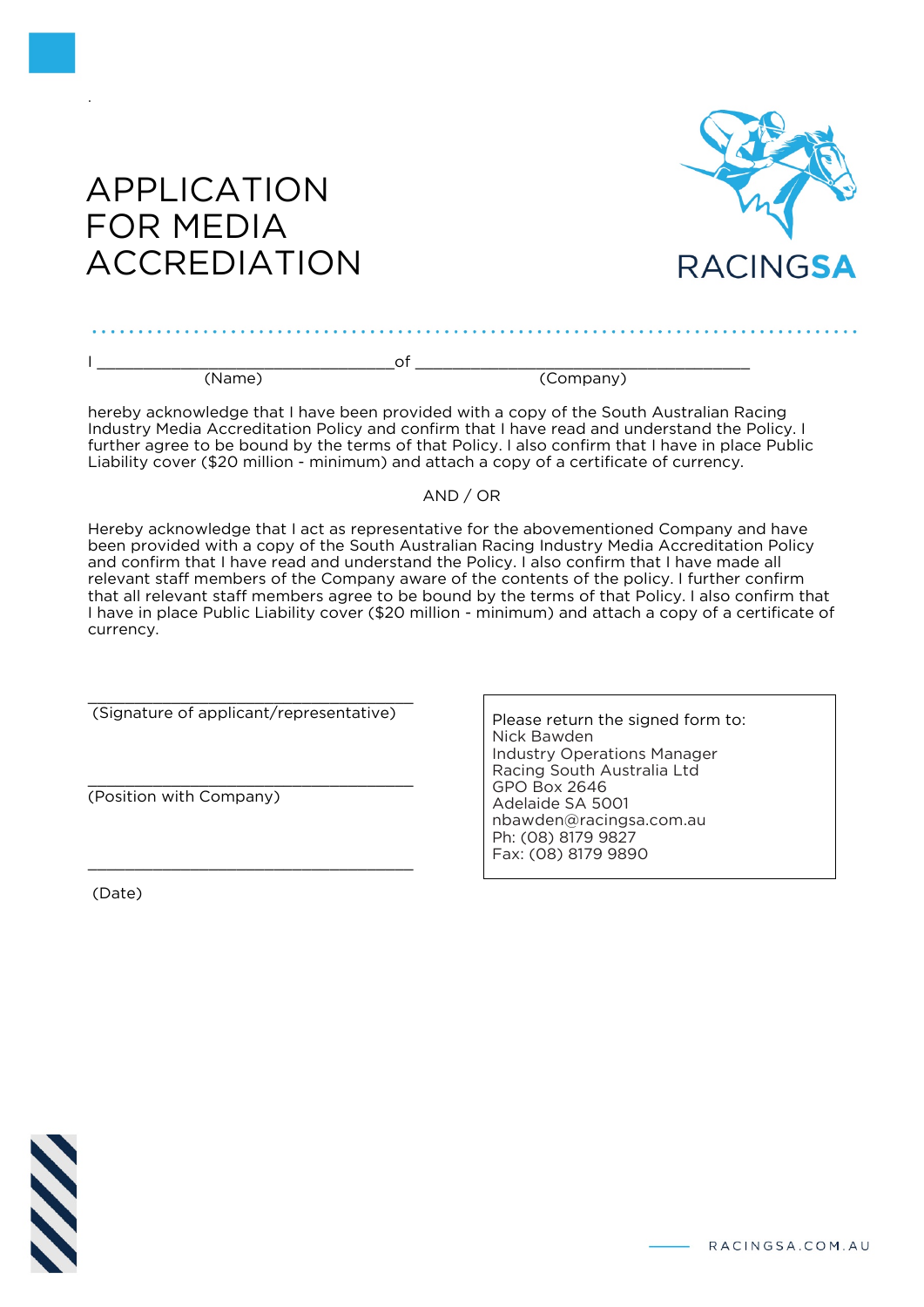#### APPLICATION FOR A MEDIA PASS

Media accreditation for South Australian racecourses is open to all practicing media representatives or individual contractors. Accreditation passes are applied and issued annually for a particular racing season from 1st August through to 31st July unless otherwise specified. Please note that application does not guarantee approval. Accreditation is subject to Racing South Australia Ltd's (Racing SA) approval and will only take effect on issue to the applicant. A completed Media Accreditation Declaration and a colour passport size photograph must accompany every application.

Personal Details (Individual or person representing Company/organisation)

| Last name:                        |                                                                                     |
|-----------------------------------|-------------------------------------------------------------------------------------|
| Position:                         |                                                                                     |
|                                   |                                                                                     |
| Address:                          |                                                                                     |
| City:                             |                                                                                     |
|                                   |                                                                                     |
| State:                            |                                                                                     |
| Postcode:                         |                                                                                     |
|                                   |                                                                                     |
| Contact Number:                   |                                                                                     |
| Mobile Number:                    |                                                                                     |
|                                   |                                                                                     |
| E-Mail:                           |                                                                                     |
|                                   |                                                                                     |
|                                   | Media Organisation Details (include individual contractor details where applicable) |
|                                   |                                                                                     |
| Media Employer:                   |                                                                                     |
|                                   |                                                                                     |
| Website URL:                      |                                                                                     |
|                                   |                                                                                     |
|                                   |                                                                                     |
| Supervisor Name:                  |                                                                                     |
|                                   |                                                                                     |
| Supervisor E-Mail:                |                                                                                     |
| <b>Supervisor Contact Number:</b> |                                                                                     |
|                                   |                                                                                     |
|                                   |                                                                                     |
|                                   |                                                                                     |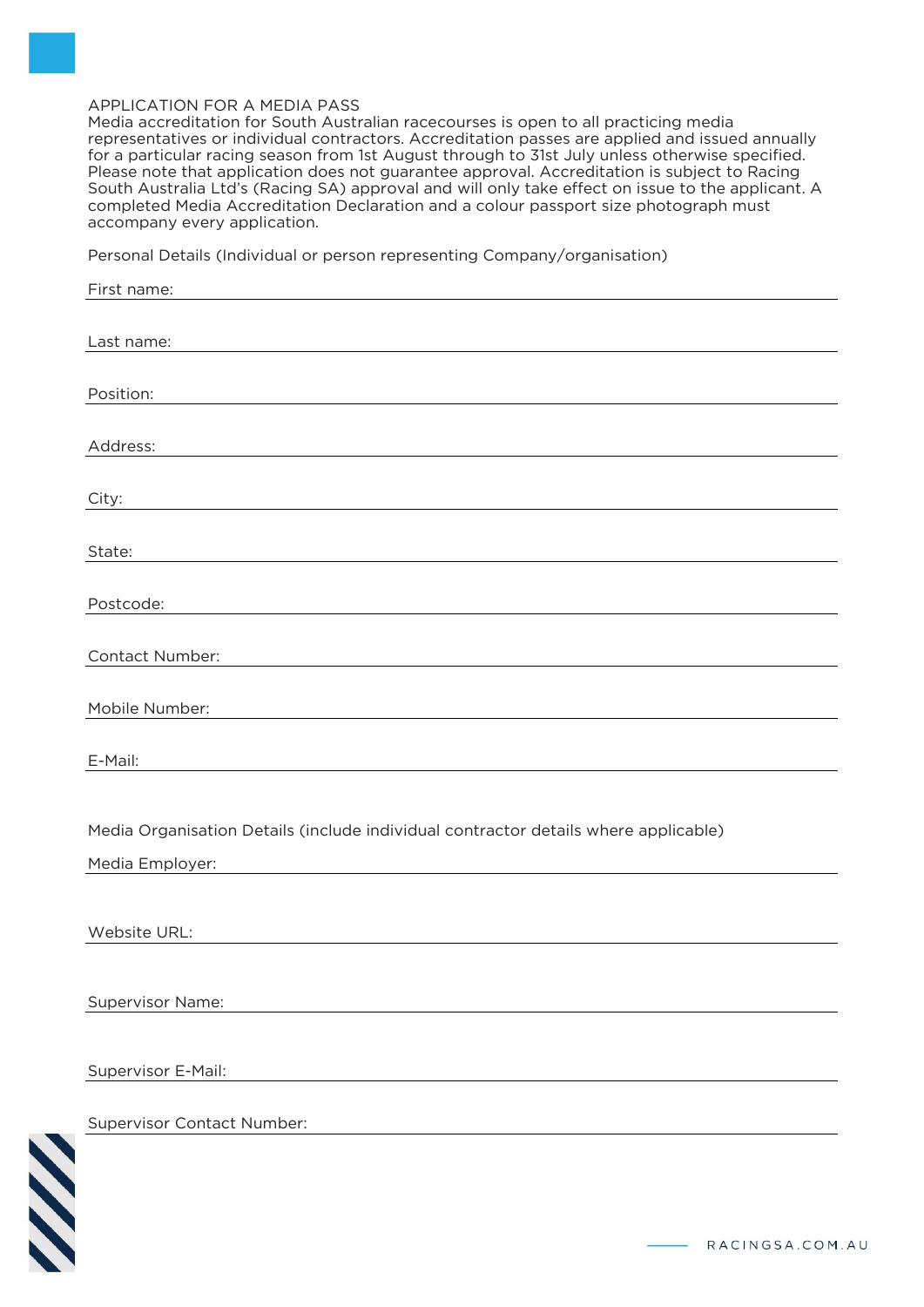#### AUTHORISATION AND WAIVER

If this Accreditation is approved an Accreditation Pass will be issued by Racing SA on behalf of the thoroughbred racing industry in South Australia for the sole purpose of providing limited access to the designated holder ('the holder') during events conducted by Racing SA Ltd, the SAJC, SARCC or any individual race club. This Pass is personal, non-transferable and revocable at any time at Racing SA Ltd's sole discretion. Unauthorised use or alteration of this Accreditation Pass may result in the temporary or permanent removal of the Accreditation Pass and the possessor's and/or the holder's ejection from the relevant premises. The holder assumes all risks incidental to his/her actions, assumes all risks incidental to his/her attending a race meeting, official trial, jump out or track work as applicable, and agrees to indemnify and hold harmless Racing SA Ltd, the SAJC, SARCC or any individual race club from any and all claims, damages, losses, costs and liabilities including, without limitation, personal injuries and/or property losses, caused by, resulting from or in connection with his/her presence at the race meeting, official trial, jump out or track work. The holder may not broadcast, publicise or make commercial use of any visual or audio media of any kind of the race meeting, official trial, jump out or track work if it breaches any licensing contracts agreed to by Racing SA Ltd, the SAJC, SARCC or any individual race club. The holder irrevocably consents to the use by Racing SA Ltd or any third party authorised by it, of photographs, films, tapes or any other visual or audio media of his/her name, likeness, image or voice in any manner. The holder also recognizes that he/she must immediately report the theft, loss or unauthorised use of the Accreditation Pass. Acceptance of an Accreditation Pass constitutes agreement by the holder of the foregoing conditions.

## NOTIFICATION OF CHANGE OF CIRCUMSTANCES / DETAILS

I acknowledge that if granted seasonal Media Accreditation I undertake to advise Racing SA of any changes to any of my details provided or circumstances in relation to this application as soon as is practicable.

\_\_\_\_\_\_\_\_\_\_\_\_\_\_\_\_\_\_\_\_\_\_\_\_\_\_\_\_\_\_\_\_\_\_\_ (Signature of applicant)

\_\_\_\_\_\_\_\_\_\_\_\_\_\_\_\_\_\_\_\_\_\_\_\_\_\_\_\_\_\_\_\_\_\_\_

(Date)

$$
\mathcal{N}\mathcal{N}
$$

RACINGSA.COM.AU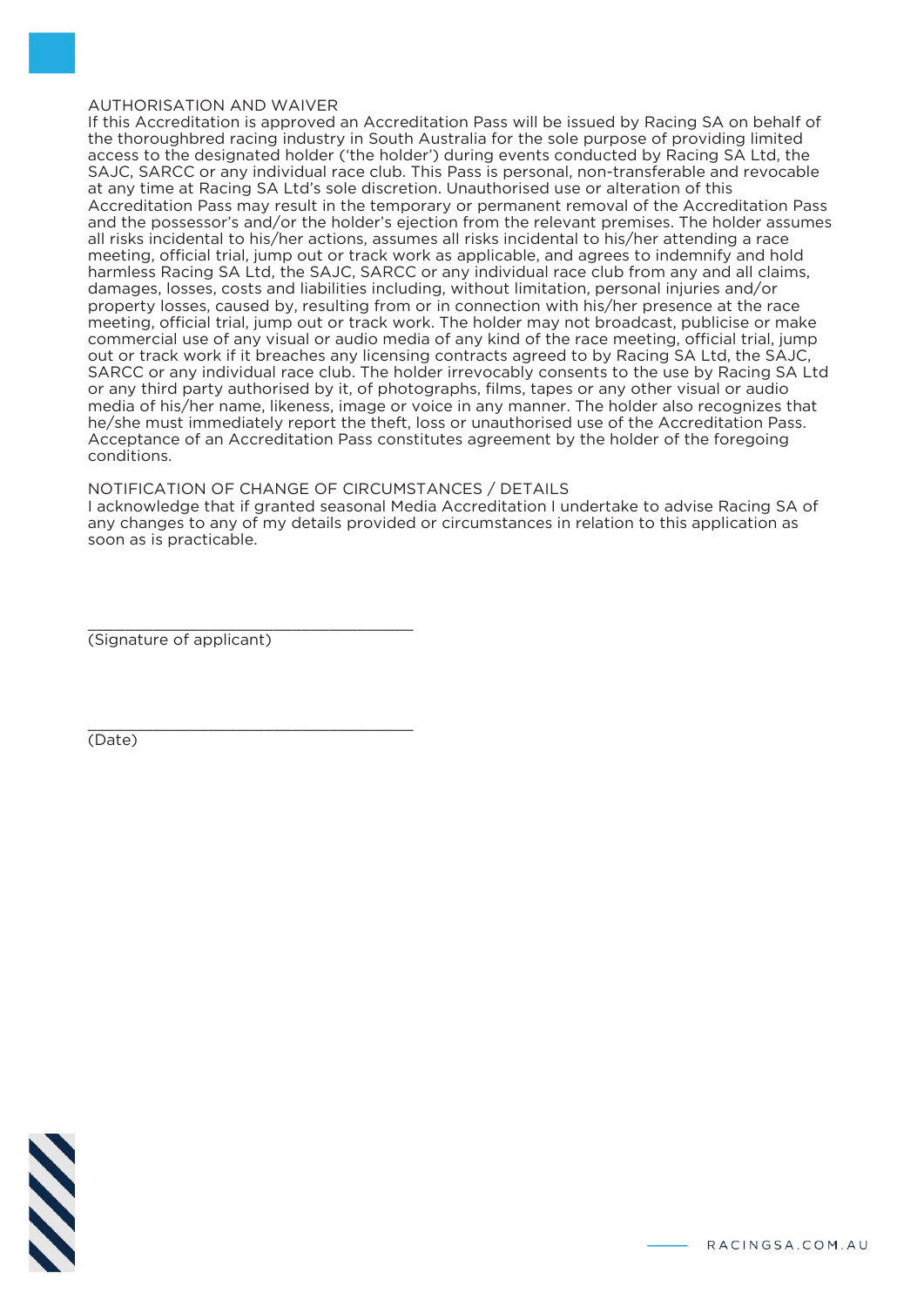### SOUTH AUSTRALIAN RACING INDUSTRY MEDIA ACCREDITATION POLICY

#### Preamble

Racing SA is the controlling body for thoroughbred horse racing in South Australia. The Authority regulates, represents, promotes and manages the State's thoroughbred racing industry.

In adopting this Media Accreditation Policy, Racing SA acknowledges the important and valuable contribution the media makes to the thoroughbred racing industry while seeking to protect its participants and ensure its integrity. The policy is not intended to discourage members of the media to attend and participate in racing activities but to allow for proper regulation of aspects relevant to the media and racing.

#### Application

Racing SA's Media Accreditation Policy provides guidance and advises the required criteria to obtaining a (non-transferable) media pass for South Australian racecourses valid for the current racing season, which must be applied for on an annual basis.

Racing SA regards the racecourse, and particularly the restricted areas, as the workplace of the participants, and seeks to ensure that a person who may be granted a media pass will fully respect the participants' workplace rights and will not by their presence or actions cause disharmony or give rise to potential conflicts or risk the integrity of racing or the wellbeing of others.

Accordingly, Racing SA's determination as to whether to grant the privilege provided by a media pass is a decision made in its absolute discretion, having regard to these matters and to the following criteria. If the media pass is issued, it may be revoked or suspended by Racing SA at any time, in its sole discretion.

#### Criteria

Racing SA shall have regard to the following criteria in considering whether to issue a media pass to a person.

1. The person must, in Racing SA's opinion be a fit and proper person in terms of their professionalism in the performance of their media role.

2. The person must, in Racing SA's opinion not pose an unacceptable risk to the integrity of racing.

3. The person must satisfy Racing SA that they will fully respect the workplace rights of participants and that neither the person's presence nor actions will cause, or will likely cause, disharmony or conflict in the workplace, diminish the wellbeing of others, or interfere with any participant's proper performance of his or her role.

4. The person must satisfy Racing SA that he or she will, and has the capacity to, fully perform their media role and in accordance with all applicable professional codes of ethics.

5. The person must satisfy Racing SA that he or she will:

a. not allow personal interests to influence him or her in the course of their media role;

b. consistently adhere to the fair and objective reporting or representation of racing; and

c. not pursue a predetermined or biased agenda against the best interests of racing.

6. The person must at all times observe any direction or instruction issued by Racing SA Management/Stewards and/or Club employees/Security Officials.

General

All media representatives and individual contractors (hereinafter referred to as "personnel") are subject to the following:

Before being allowed to perform their functions at any race meeting in South Australia all personnel shall be accredited in accordance with this policy.

Accredited personnel shall at all times when present at a race meeting, trial, jump out or track work for the purposes of engaging in their media activities prominently display their racing media pass and otherwise comply with the relevant Club's requirements.

Media Accreditation passes shall only be used to enter race meetings to perform official duties. Accreditation is person specific and is not transferable at any time.



All accredited personnel shall at all times be responsible for adhering and complying with the Workplace, Health and Safety rules of the Club at whose venue they are attending. It shall be the responsibility of the media personnel to comply with the relevant Workplace, Health and Safety rules applicable. These can be emailed upon request or available at the Secretary's Office.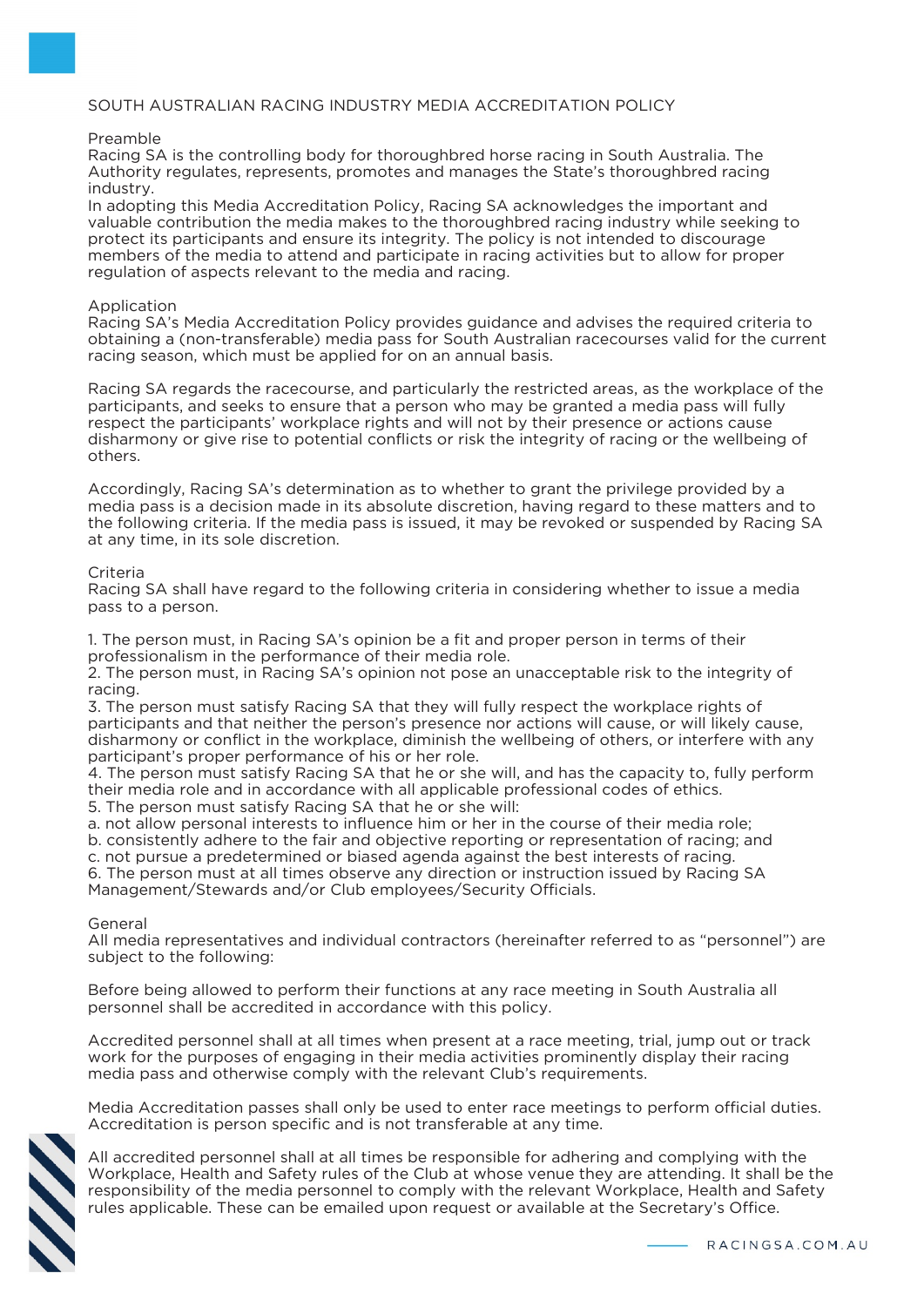Racing SA Ltd, the SAJC, SARCC and all South Australian Race Clubs individually shall not be liable to any accredited media personnel for any loss or damage sustained by that person as a result of, or in any way (either directly or indirectly) arising out of the exercise of any privilege under his/her media accreditation.

All accredited media personnel must perform their duties in a circumspect manner so as to not endanger either themselves, racing participants, horses or members of the public. Any reckless and/or prohibited behaviour/conduct will result in immediate cancellation of the individual's media accreditation and/or removal of the individual from the Race Club's property.

Unless expressly permitted by the Stewards photography and filming is prohibited at all times of any racing activity, which includes but is not limited to the time horses leave the mounting yard/enclosure to the time they re-enter the mounting yard/enclosure following the race. This condition shall not apply to specific industry contractors who have been granted special permission by the issuing authority in consultation with the Chairman of Stewards.

All accreditations shall be subject to review on an ongoing basis and in any event shall only be valid for such period as determined by the issuing authority at the time of issue.

Access to areas on a race course

Access to certain areas on a race course may be restricted. All media personnel shall strictly observe any such restriction.

Access to the betting ring is not restricted, however, filming or photographing in the betting ring area is limited to general atmosphere shooting only. No filming or photographing of individuals transacting wagers is allowed unless their express prior permission is obtained.

Access to the mounting yard is restricted and is specifically for the use of trainers, horses, jockeys, stable employees and connections. However, accredited media personnel may be allowed access to this area subject to strict adherence to any direction/instruction or limitation issued by a race club or Racing SA official and/or any safety rules and regulations which may be in force from time to time. For safety reasons numbers in the mounting yard are strictly limited and access may be denied or restricted at times regardless of accreditation.

Access to the saddling area is restricted and is specifically for the use of trainers, horses, jockeys, stable employees and connections. However, accredited media personnel may be allowed access to this area subject to strict adherence to any direction/instruction or limitation issued by a race club or Racing SA official and/or any safety rules and regulations which may be in force from time to time. For safety reasons numbers in the saddling area are strictly limited and access may be denied or restricted at times regardless of accreditation.

Access to the scales area/room is restricted to officials, jockeys, trainers and their representatives. Any media personnel, regardless of accreditation status shall first obtain the permission of the Chairman of Stewards before being allowed to film or take photographs in this area.

Mobile phones may not be turned on or used in the scales area/room without the permission of the Chairman of Stewards.

Access to the Steward's room is restricted. Media personnel may be granted access by seeking permission from the Chairman of Stewards. Mobile phones are not allowed to be turned on or used in this room unless permitted by the Chairman of Stewards.

Access to the Jockeys room is restricted. Media personnel may be granted access by seeking permission from the Chairman of Stewards. Mobile phones are not allowed to be turned on or used in this room unless permitted by the Chairman of Stewards.

Access to the course proper/racing surface is not allowed under any circumstances. Any media personnel accessing the course proper/racing surface at any time shall immediately forfeit his media accreditation and associated privileges. Provided that this condition shall not apply to specific industry contractors who have been granted special permission by the issuing authority in consultation with the Chairman of Stewards.



Access to the veterinary stall and/or swabbing stall/area is strictly prohibited. Only officials, trainers and/or their stable employees attending a horse are allowed access.